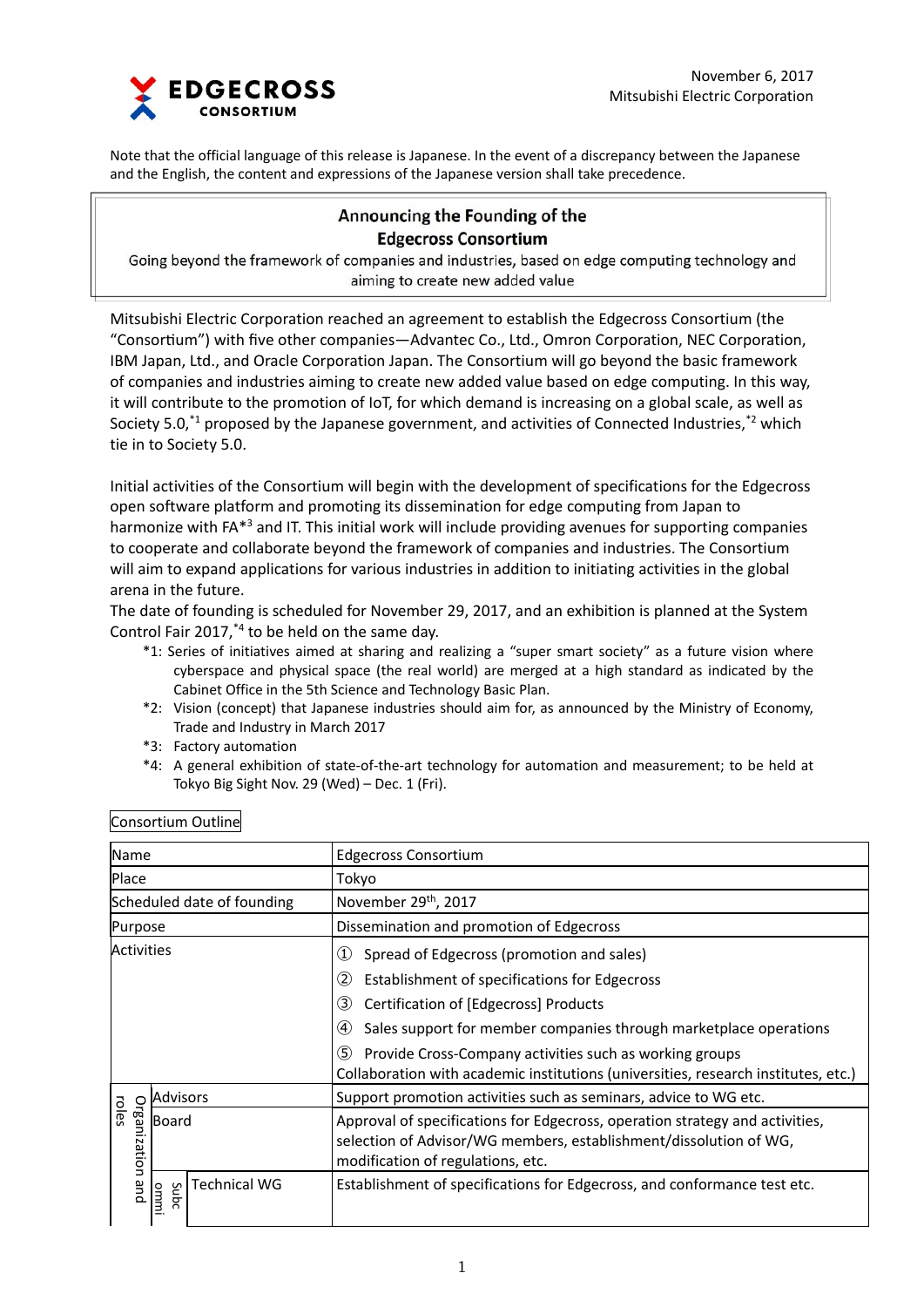|                                                                      | Marketing WG      | Planning for various promotions (such as exhibitions and seminars)                                                                    |  |  |
|----------------------------------------------------------------------|-------------------|---------------------------------------------------------------------------------------------------------------------------------------|--|--|
|                                                                      | Management Office | <b>Administration of Consortium</b>                                                                                                   |  |  |
| Advisor                                                              |                   | Dr. Fumihiko Kimura, Professor Emeritus, The University of Tokyo                                                                      |  |  |
| <b>Board Companies</b><br>(6 companies)<br>*Japanese syllabary order |                   | Advantec Co., Ltd., Omron Corporation, NEC Corporation, IBM Japan, Ltd.,<br>Oracle Corporation Japan, Mitsubishi Electric Corporation |  |  |
| Member                                                               |                   | research<br>(corporations), academic institutions<br>(universities,<br>Companies<br>institutes), related organizations                |  |  |

### Overview of Edgecross

An open software platform of edge computing area from Japan built by consortium members beyond the boundaries of companies and industries to realize collaboration with FA and IT [Features]

- (1) Real‐time diagnosis and feedback
	- ・Realizing real‐time feedback to the production site by analyzing and diagnosing the data at location close to the production sites
- (2) Creating models from production sites
	- ・Data can be easily utilized by people or by applications by layering and abstracting the Big data of the production sites
- (3) Utilization of various applications in the edge computing area
	- ・IT applications can be easily applied to FA application
	- ・Applications may be selected from an extensive lineup depending on the situation
	- ・System construction completed in the edge computing area are available
- (4) Collecting all types of data at the production site
	- ・Enable data collection from all equipment and devices regardless of vendor or network
- (5) Smooth coordination with IT systems
	- ・Realizing supply chain and engineering chain optimization by seamless data coordination with IT systems including the cloud
- (6) Operates on industrial PCs
	- ・Mountable on various manufacturer's industrial PCs (IPCs)

Comments from the underwriting companies

#### **Yoshikazu Miyata, Managing Executive Officer and Executive Officer in Charge of FA Systems, Mitsubishi Electric Corporation**

We strongly support the purpose of the establishment of the association. We will lead this consortium by proposing the concept of the FA‐IT open platform that we announced in March 2017 as an element for developing the Edgecross software platform.

#### **Mike Koike, Advantec Co., Ltd. president and Japan general manager**

Advantec strongly supports the purpose of the establishment of the association. Our company initiates global deployment of the Edge Intelligent Server, the heart of FA‐IT, and will offer WISE‐PaaS through Edgecross and make strong contributions for shaping Connected Industries.

## **Yutaka Miyanaga, Executive Vice President, Omron Corporation, Industrial Automation Business (IAB) President**

We support the purpose of the establishment of the association. We will leverage our broad lineup of FA equipment and control technology that work with applications. We will also promote the introduction of IoT for machines, devices, and equipment at the manufacturing site, and lead Edgecross together with each of the supporting companies to contribute to the development of Japan's manufacturing industry.

#### **Yutaka Matsushita, Executive Officer, NEC Corporation**

We support the establishment of the Edgecross Consortium to harmonize FA and IT. NEC will leverage its expertise from creating innovation for "making things" that it has continued to engage in and the technology that comprises NEC Industrial IoT and will extend efforts for the development of this